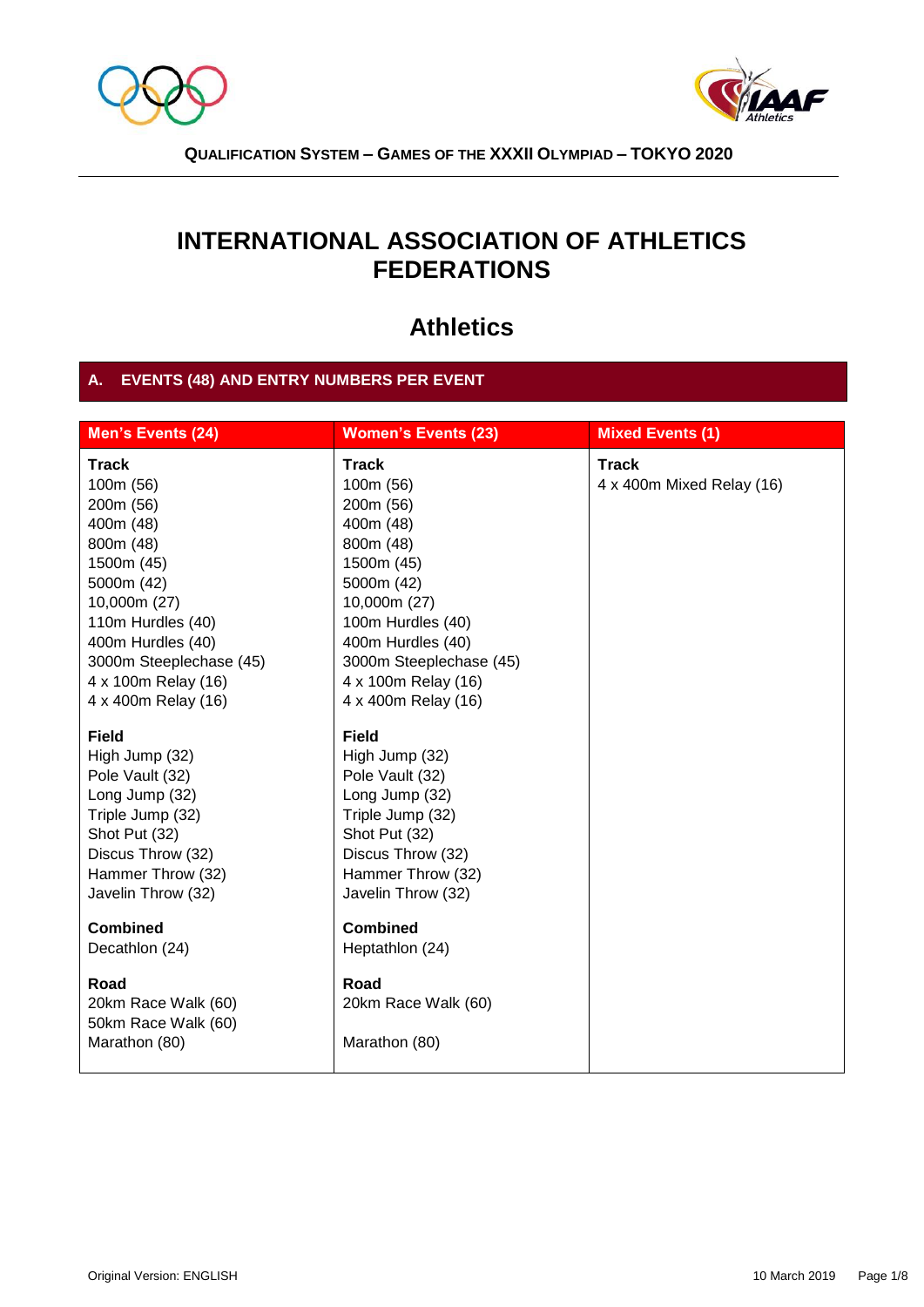



## **B. ATHLETES QUOTA**

#### **1. Total Quota for Athletics:**

|           | <b>Qualification Places</b>  | <b>Universality Places</b><br>(unqualified athletes) | Total |
|-----------|------------------------------|------------------------------------------------------|-------|
| Men/Women | Total athletes quota of 1900 |                                                      |       |

#### **2. Event Specific Quota per NOC:**

|            | <b>Event Specific Quota</b>          |
|------------|--------------------------------------|
| Individual | Maximum three (3) athletes           |
| Events     |                                      |
| Relay      | Maximum one (1) relay team per event |
| Events     |                                      |

#### **Individual Events**

NOCs may enter up to three (3) qualified athletes for each event on the athletics programme. In addition, NOCs that fulfil the maximum quota per event can nominate a maximum of one (1) reserve or P alternate qualified athlete for the same event.

#### **Relay Events**

- 4x100m, 4x400m NOCs may enter one (1) team for each relay event. A total of five (5) athletes may be entered for a relay team. Should an NOC have entered a relay team and individual athletes in the corresponding individual event (100m and 400m), the entered individual athletes must be included in the total of five (5) athletes entered for the relay events. In addition, NOCs can nominate a maximum of one (1) P alternate athlete for each team.
- 4x400m Mixed NOCs may enter one (1) team for this relay event. A total of four (4) athletes, two (2) men and two (2) women, may be entered for the relay team. In addition, NOCs can nominate a maximum of two (2) P alternate athletes for each team, one (1) man and one (1) woman.

#### **3. Type of Allocation of Quota Places:**

The quota place is allocated to the athlete by name in individual events. However, if an NOC has more than three (3) qualified athletes in individual events, the NOC can decide which of these athletes will receive the quota places.

The quota place is allocated to the NOC in Relay events.

## **C. ATHLETE ELIGIBILITY**

All athletes must comply with the provisions of the Olympic Charter currently in force, including but not limited to, Rule 41 (Nationality of Competitors) and Rule 43 (World Anti-Doping Code and the Olympic Movement

Code on the Prevention of Manipulation of Competitions). Only those athletes who have complied with the Olympic Charter may participate in the Olympic Games.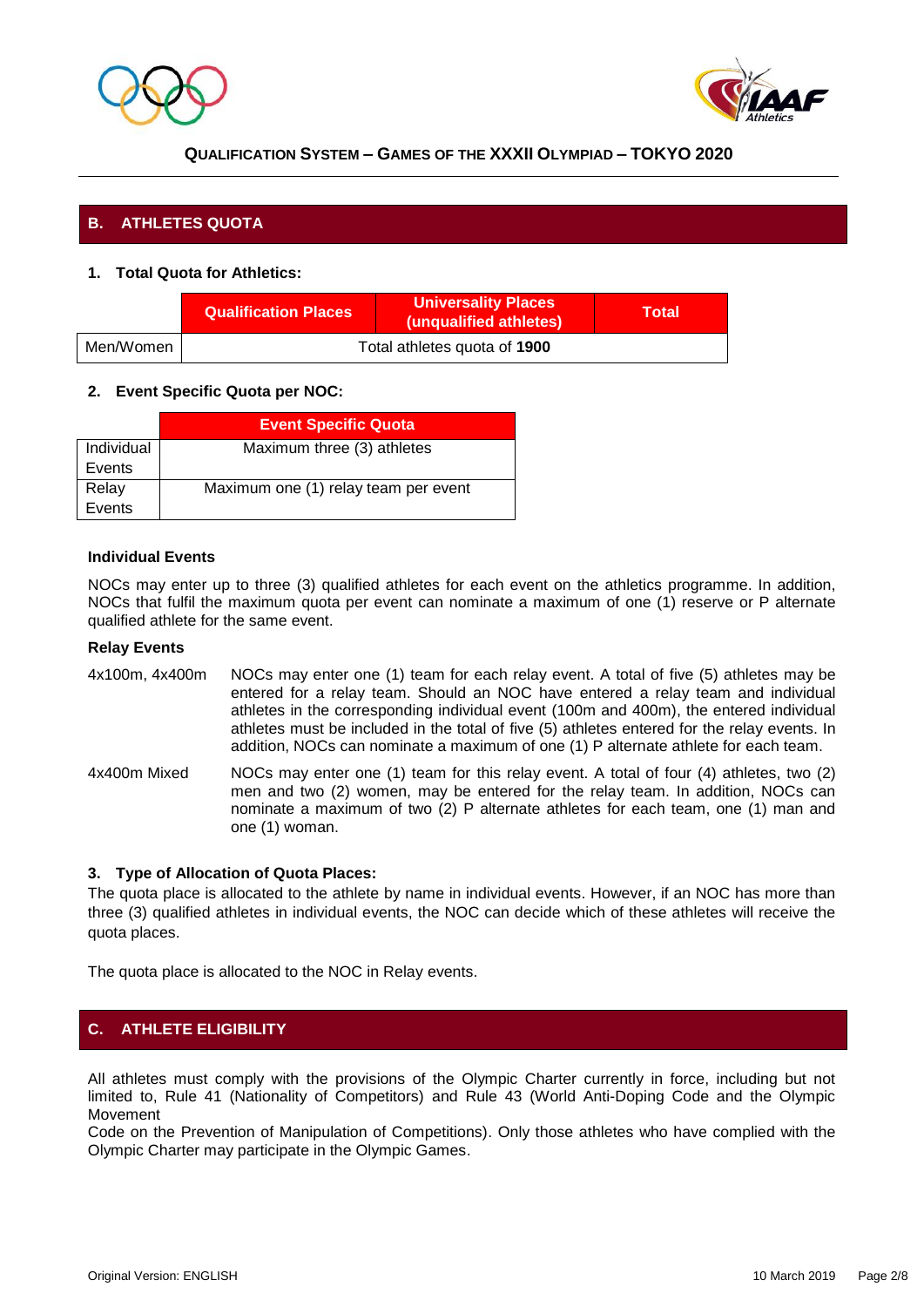



| <b>Age Requirements</b>   |                                                                                                                                                                                                                             |
|---------------------------|-----------------------------------------------------------------------------------------------------------------------------------------------------------------------------------------------------------------------------|
| <b>Senior Athletes:</b>   | Any athlete aged 20 on 31 December in the year of the competition (born in<br>2000 or earlier) may compete in any event                                                                                                     |
| <b>Junior Athletes:</b>   | Any athlete aged 18 or 19 years on 31 December in the year of the<br>competition (born in 2001 or 2002) may compete in any event except the<br>Marathon and 50km Race Walk.                                                 |
| <b>Youth Athletes:</b>    | Any athlete aged 16 or 17 years on 31 December in the year of the<br>competition (born in 2003 and 2004) may compete in any event except the<br>throwing events, Heptathlon, Decathlon, 10,000m, Marathon and Race<br>Walk. |
| Athletes Younger than 16: | No athlete younger than 16 years of age on 31 December in the year of the<br>competition (born in 2005 or later) may compete at the Olympic Games.                                                                          |

# **D. QUALIFICATION PATHWAY**

## **QUALIFICATION PLACES**

#### **Individual Qualification**

| <b>Number of</b><br><b>Individual</b><br><b>Quota Places</b> | <b>Qualification Event</b>                                                                                                                                                                                                                                                                                                                                                                                                                                          |  |
|--------------------------------------------------------------|---------------------------------------------------------------------------------------------------------------------------------------------------------------------------------------------------------------------------------------------------------------------------------------------------------------------------------------------------------------------------------------------------------------------------------------------------------------------|--|
| 1900 Athletes*                                               | <b>Qualification process:</b><br>An athlete can qualify in one of two ways:<br>Achieve the entry standard within the respective qualification period<br>$\bullet$<br>Qualify by virtue of his IAAF World Ranking Position in the selected event at the<br>$\bullet$<br>end of the respective qualification period.                                                                                                                                                  |  |
|                                                              | In both cases, the maximum quota per NOC per event must be respected and the number<br>of entries per event (in section A.) cannot be exceeded.                                                                                                                                                                                                                                                                                                                     |  |
|                                                              | <b>Qualification events:</b><br>General                                                                                                                                                                                                                                                                                                                                                                                                                             |  |
|                                                              | All performances must be achieved during competitions organised or authorised<br>$\bullet$<br>by the IAAF during the qualification period as outlined in section H. Timeline, its<br>Area Associations or its National Federations in conformity with IAAF Rules<br>(https://www.iaaf.org/about-iaaf/documents/rules-regulations).<br>For Marathons and Race Walks, IAAF publishes on its website a list of courses<br>and competitions that comply with the below. |  |
|                                                              | <b>Marathons</b>                                                                                                                                                                                                                                                                                                                                                                                                                                                    |  |
|                                                              | Performances for qualifying purposes may only be achieved on a course<br>measured by an IAAF/AIMS Grade "A" or "B" International Road Race Course<br>Measurer with the measurement certificate established no more than 5 years<br>before the date of the race.                                                                                                                                                                                                     |  |
|                                                              | For entry standards the overall decrease in elevation between the start and the<br>$\bullet$<br>finish shall not exceed 1:1000, i.e. 1m per km.                                                                                                                                                                                                                                                                                                                     |  |
|                                                              | For World Rankings in case of performances achieved on courses with a drop in<br>$\bullet$<br>elevation which exceeds 1:1000 a correction will be made in the result score from<br>which points will be deducted depending of the drop.                                                                                                                                                                                                                             |  |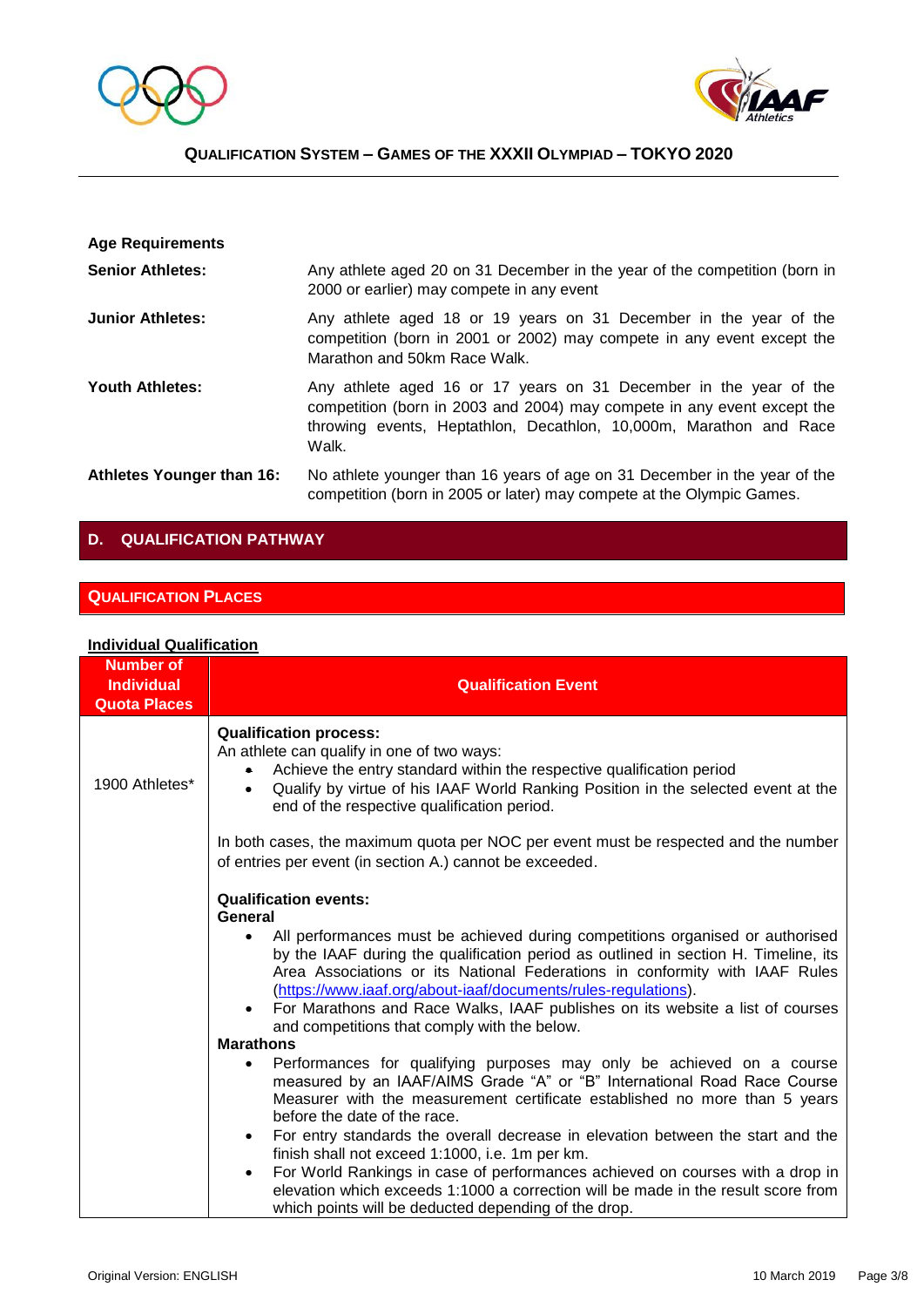



|                                                                                                                                                                                                                                                                 | The first 10 runners in the Men's Marathon and in the Women's Marathon in the<br>IAAF World Athletics Championships Doha 2019 and the top 5 finishers at the<br>IAAF Gold Label Marathons and the top 10 finishers at the Marathon Major Series<br>(Tokyo, Boston, London, Berlin, Chicago and New York) held during the<br>qualification period will also be considered as having achieved the entry standard.                                                                                            |
|-----------------------------------------------------------------------------------------------------------------------------------------------------------------------------------------------------------------------------------------------------------------|------------------------------------------------------------------------------------------------------------------------------------------------------------------------------------------------------------------------------------------------------------------------------------------------------------------------------------------------------------------------------------------------------------------------------------------------------------------------------------------------------------|
|                                                                                                                                                                                                                                                                 | <b>Race Walks</b>                                                                                                                                                                                                                                                                                                                                                                                                                                                                                          |
|                                                                                                                                                                                                                                                                 | Performances for qualifying purposes may only be achieved on a course<br>$\bullet$<br>measured by an IAAF/AIMS Grade "A" or "B" International Road Race Course<br>Measurer with the measurement certificate established no more than 5 years<br>before the date of the race.                                                                                                                                                                                                                               |
|                                                                                                                                                                                                                                                                 |                                                                                                                                                                                                                                                                                                                                                                                                                                                                                                            |
|                                                                                                                                                                                                                                                                 | A minimum of 3 International or Area Race Walking Judges must be on duty.<br>For International Competitions defined under IAAF Rule 1.1 (i), or at National<br>Competitions, Member Federations concerned must submit a specific application<br>to the IAAF (Application Form available from the IAAF) before the race is<br>conducted. Applications submitted for the IAAF World Championships Doha 2019<br>do not need to be submitted again.                                                            |
|                                                                                                                                                                                                                                                                 | Special conditions for validity of performances:                                                                                                                                                                                                                                                                                                                                                                                                                                                           |
|                                                                                                                                                                                                                                                                 | Performances achieved in mixed competitions in track events will not be                                                                                                                                                                                                                                                                                                                                                                                                                                    |
|                                                                                                                                                                                                                                                                 | accepted. Exceptionally, in accordance with IAAF Rule 147, performances<br>achieved in events of 5000m and 10,000m may be accepted in circumstances<br>where there were insufficient athletes of one or both genders competing to justify<br>the conduct of separate races and there was no pacing or assistance given by an<br>athlete(s) of one gender to an athlete(s) of the other gender.                                                                                                             |
|                                                                                                                                                                                                                                                                 | Performances which are wind-assisted or for which a wind reading is not<br>$\bullet$<br>available shall not be accepted for Entry Standard purposes (but will be valid for<br>the IAAF World Rankings with the appropriate adjustments).                                                                                                                                                                                                                                                                   |
|                                                                                                                                                                                                                                                                 | Hand timing performances in 100m, 200m, 400m, 800m, 110m/100m Hurdles,<br>$\bullet$<br>400m Hurdles and 4x100m Relay will not be accepted.                                                                                                                                                                                                                                                                                                                                                                 |
|                                                                                                                                                                                                                                                                 | Indoor performances for all field events and for races of 200m and longer, will be<br>$\bullet$<br>accepted.                                                                                                                                                                                                                                                                                                                                                                                               |
|                                                                                                                                                                                                                                                                 | For the running events of 200m and over (including combined events),<br>$\bullet$<br>performances achieved on oversized tracks shall not be accepted.                                                                                                                                                                                                                                                                                                                                                      |
|                                                                                                                                                                                                                                                                 | For the Race Walks, track performances (20,000m or 50,000m) and performances<br>$\bullet$<br>achieved in competitions conducted with the penalty zone rule shall be accepted.<br>For the Combined Events at least one of these conditions must be met:<br>$\bullet$<br>The wind velocity in any individual event shall not exceed plus 4 metres<br>$\circ$                                                                                                                                                 |
|                                                                                                                                                                                                                                                                 | per second.<br>The average wind velocity (based on the algebraic sum of the wind<br>$\circ$<br>velocities, as measured for each individual event, divided by the number<br>of such events) shall not exceed plus 2 metres per second.                                                                                                                                                                                                                                                                      |
|                                                                                                                                                                                                                                                                 | <b>Entry standards:</b><br>They will be established in all individual events.                                                                                                                                                                                                                                                                                                                                                                                                                              |
| <b>Qualification period:</b><br>Marathon and 50km Race Walk: from 1 January 2019 to 31 May 2020<br>10,000m, 20km Race Walk and Combined Events: from 1 January 2019 to 29<br>$\bullet$<br><b>June 2020</b><br>All other events: from 1 May 2019 to 29 June 2020 |                                                                                                                                                                                                                                                                                                                                                                                                                                                                                                            |
|                                                                                                                                                                                                                                                                 | To be noted that, regardless of their date, the last Area Championships will always count<br>towards the IAAF World Rankings (if among the athlete's best five (5) performance scores).<br>The Area Championships events count towards the ranking regardless of the date of the<br>event. However, in case an athlete has already accumulated five (5) performance scores<br>that are better than the results at the Area Championships then the result will not count<br>towards the IAAF World Ranking. |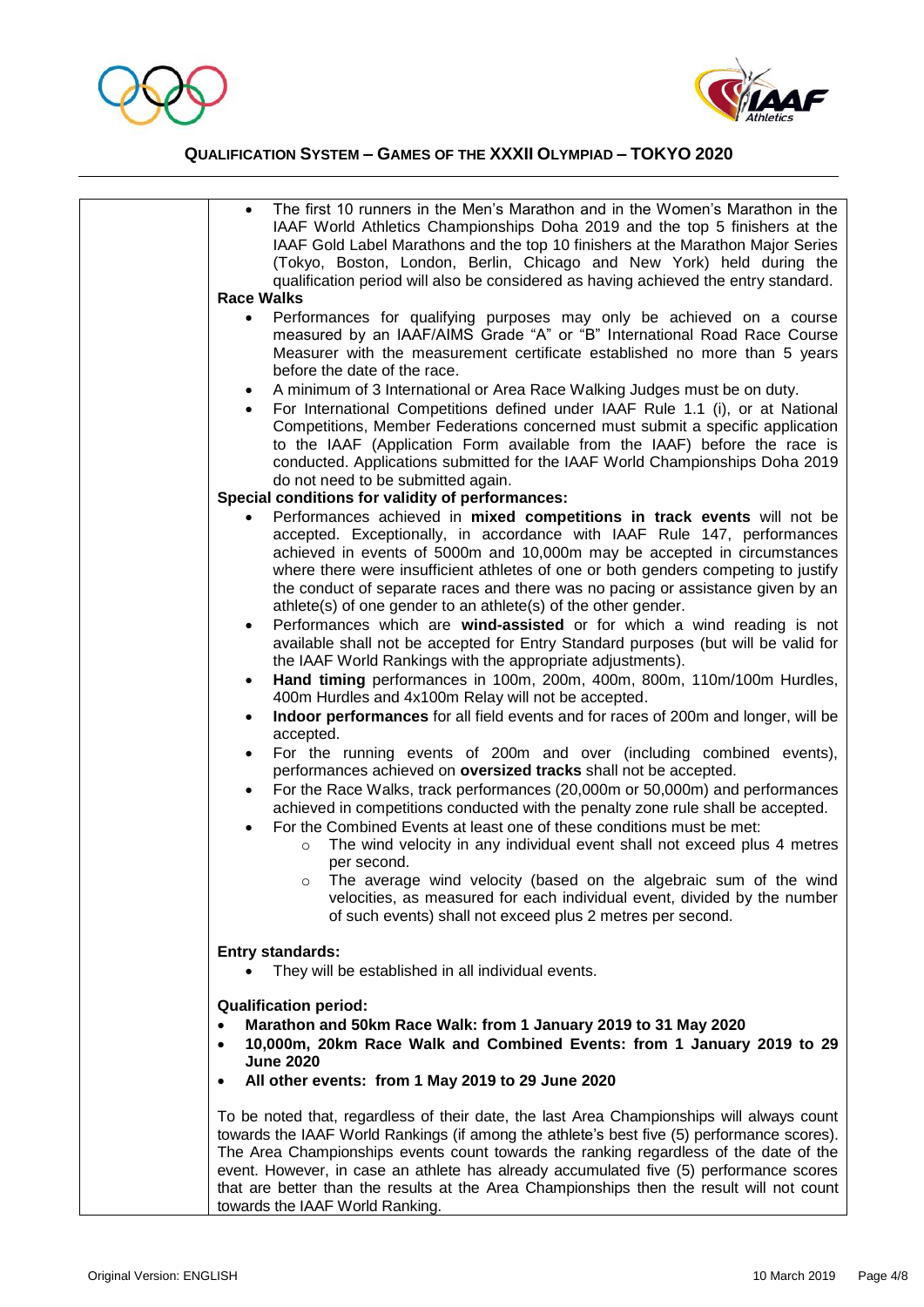



*\* Includes the relay athletes and universality places* 

#### **Relay Qualification**

| <b>Number of</b><br><b>Team Quota</b><br><b>Places</b> | <b>Qualification Event</b>                                                                                                                                                                                                                                                                                                                             |
|--------------------------------------------------------|--------------------------------------------------------------------------------------------------------------------------------------------------------------------------------------------------------------------------------------------------------------------------------------------------------------------------------------------------------|
|                                                        | <b>Qualification Process:</b><br>There shall be a maximum of 16 qualified teams in each relay event.                                                                                                                                                                                                                                                   |
| 80 Teams                                               | IAAF World Championships, September/October 2019<br>The first eight (8) placed NOCs at the IAAF World Championships Doha 2019 shall<br>automatically qualify for the relay events at the 2020 Olympic Games.                                                                                                                                           |
|                                                        | IAAF World Top Lists (29 June 2020)<br>The remaining eight (8) teams will be selected according to IAAF World Top Lists of 29<br>June 2020 (link to be added April 2020). For the results to be valid for qualification<br>purposes, a minimum of two different international teams, representing at least two<br>countries, must compete in the race. |
|                                                        | The IAAF will inform the NOCs of each of these national teams of their eligibility to<br>compete in the Olympic Games relay competitions.                                                                                                                                                                                                              |
|                                                        | <b>Qualification period:</b><br>1 May 2019 to 29 June 2020                                                                                                                                                                                                                                                                                             |

#### **UNIVERSALITY PLACES (UNQUALIFIED ATHLETES)**

- a. NOCs with no male or female qualified athlete or relay team will be allowed to enter their best ranked male athlete or their best ranked female athlete in one athletic event, with the exception of the Combined Events, 10,000m and 3000m Steeplechase.
- b. This applies equally to unqualified female entries from an NOC with qualified males, and vice versa.
- c. Acceptance of unqualified entries in Field Events and Road Events will be at the discretion of the IAAF Technical Delegates, based on the technical standard of the athlete and the numbers of qualified athletes in the respective event. In order to allow the IAAF Technical Delegates to assess the technical level of such athletes, a specific application form indicating the event in which the entry is requested and the proof of the technical level and international participation of the nominated athlete must be submitted to the IAAF. The IAAF shall subsequently confirm, in writing to NOCs, with a copy to the Tokyo 2020 Sport Entries Department, the approval or otherwise of the entry of the specified athlete(s).
- d. The application forms of all unqualified athletes must be submitted by NOCs to the IAAF no later than 22 June 2020. For Marathon and 50km Race Walk the application form for unqualified athletes must be submitted by NOCs to the IAAF no later than 24 May 2020.

#### **E. CONFIRMATION PROCESS FOR QUOTA PLACES**

Following the end of the qualification period, the IAAF shall confirm the number of athletes having achieved the entry standard plus the approved unqualified athletes and shall subsequently determine the athletes qualified by virtue of their IAAF World Ranking position. The IAAF World Rankings for each event shall be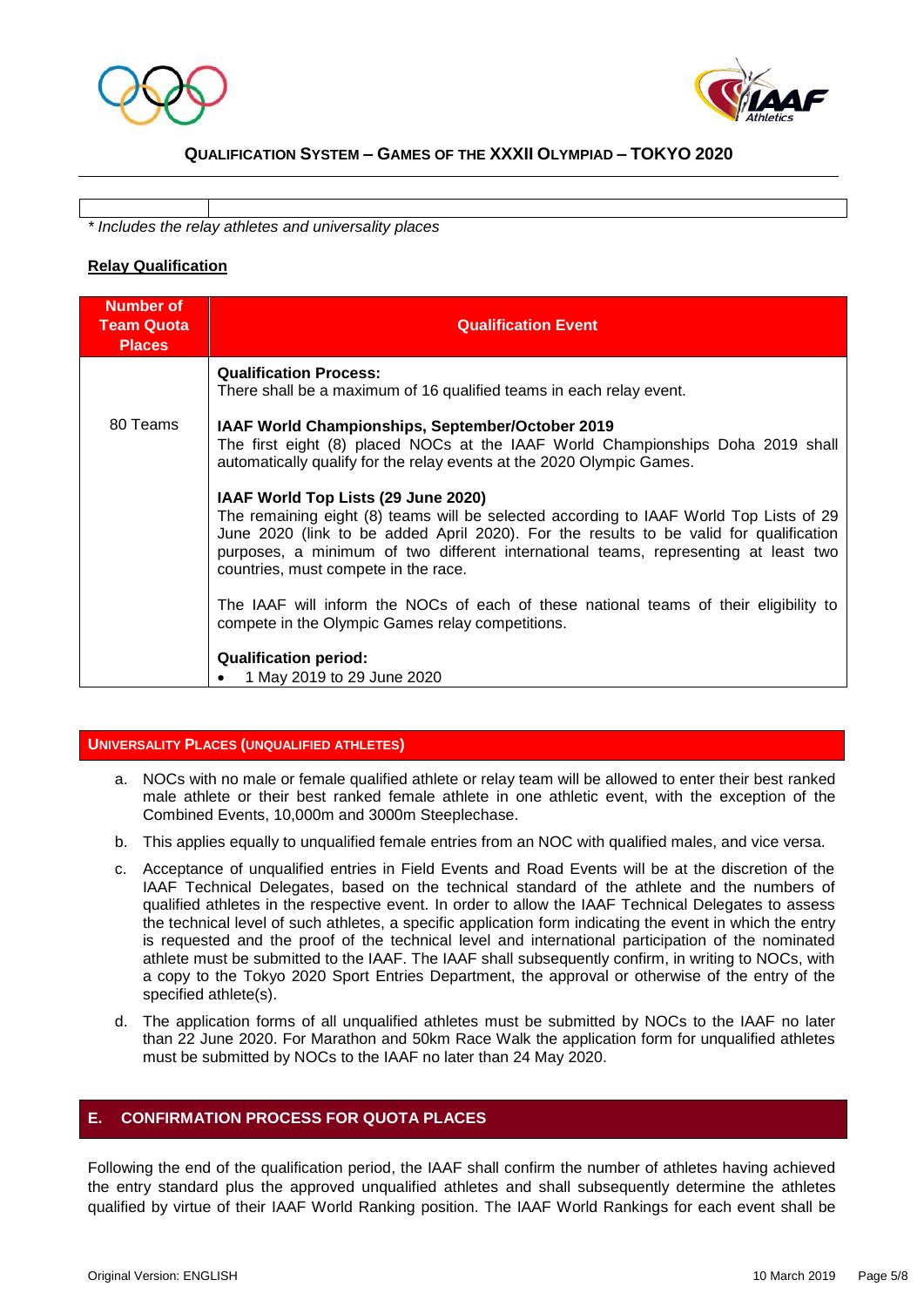



published on the IAAF website on 1 July 2020. NOCs shall enter all athletes to Tokyo 2020 by the entries deadline of 6 July 2020.

## **F. REALLOCATION OF UNUSED QUOTA PLACES**

#### **REALLOCATION OF UNUSED QUALIFICATION PLACES**

If an allocated individual quota place is declined by an NOC, the quota place will be reallocated to the next best ranked athlete in the same event according to the IAAF World Rankings of 1 July 2020, respecting the maximum quota by NOC per event.

If an allocated team relay quota place is not confirmed by the NOC by the confirmation of quota place deadline or is declined by the NOC, the quota place will be reallocated to the NOC with a relay team which has recorded the next fastest time in the same event in accordance with the IAAF's criteria for the qualification of relay teams.

#### **REALLOCATION OF UNUSED UNIVERSALITY PLACES**

There will be no reallocation of Universality Places.

#### **G. GENERAL PRINCIPLES REGARDING THE USE OF RESERVE AND P ALTERNATE ATHLETES**

#### **RESERVE ATHLETES**

Reserve athletes are competing athletes who have an Aa accreditation and who are entered by their NOC in a specific event where they have qualified.

As reserve, they may be selected to replace another entered athlete in a different event until the time of the final confirmation for that event provided:

- they were nominated as reserve for that event at the time of the final entry deadline
- they have achieved the entry standard or have qualified by virtue of their IAAF World Rankings position
- that the NOC quota for that event is respected

Reserve athletes must comply with the same eligibility rules as competing athletes as described in above paragraph **C. Athlete Eligibility**.

#### **P ALTERNATE ATHLETES**

P alternate athletes are non-competing athletes, and are not included within the athletes' quota as described in paragraph **B. Athletes Quota**.

If an NOC has entered three (3) athletes in one event, they are entitled to nominate one (1) P alternate athlete for the same event provided:

- he/she was nominated as alternate for that event at the time of the final entry deadline
- he/she has achieved the entry standard or has qualified by virtue of the IAAF World Rankings position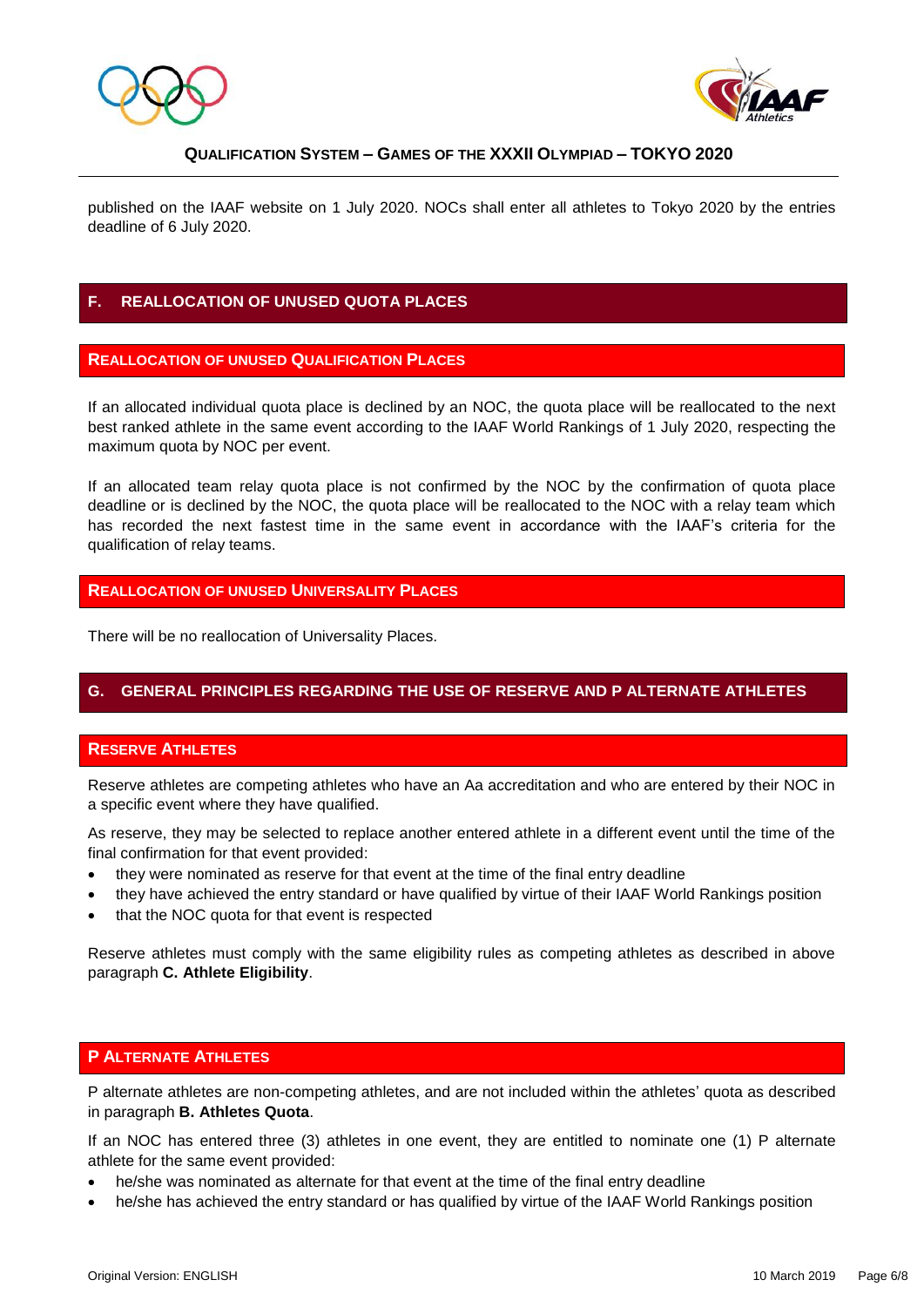



P alternate athletes must comply with the same eligibility rules as competing athletes as described in above paragraph **C. Athlete Eligibility**.

More detailed information about entitlements and quotas can be found in the '*Accreditation at the Olympic Games – Users Guide'*. P alternate athletes can only become competing athletes as per the conditions outlined in the '*IOC/Tokyo 2020Late Athlete Replacement policy'*.

### **H. QUALIFICATION TIMELINE**

| <b>Date</b>             | <b>Milestone</b>                                                                                                                                                                                                                         |  |
|-------------------------|------------------------------------------------------------------------------------------------------------------------------------------------------------------------------------------------------------------------------------------|--|
| 1 January 2019          | Start of the qualification period for 10,000m, Marathon, Race Walk, Combined<br>Events and Relays.                                                                                                                                       |  |
| <b>March 2019</b>       | IAAF to confirm the entry standards for all events. The standards will be<br>distributed to all NOCs and NFs.                                                                                                                            |  |
| 1 May 2019              | Start of the qualification period for all other events.                                                                                                                                                                                  |  |
| 24 May 2020             | Deadline for NOCs with no qualified athletes to apply for unqualified entries<br>(only for Marathon and 50km Race Walk)                                                                                                                  |  |
| 31 May 2020             | End of qualification period for Marathon and 50km Race Walk                                                                                                                                                                              |  |
| 3 June 2020             | IAAF to (only for Marathon and 50km Race Walk)<br>- confirm the list of approved Unqualified athletes<br>- confirm the list of athletes qualified by Entry Standard                                                                      |  |
|                         | - publish the IAAF World Rankings and qualified athletes                                                                                                                                                                                 |  |
| 22 June 2020            | Deadline for NOCs with no qualified athletes to apply for unqualified entries.                                                                                                                                                           |  |
| 29 June 2020            | End of qualification period.                                                                                                                                                                                                             |  |
| 1 July 2020             | IAAF to:<br>- confirm the list of approved Unqualified athletes<br>- confirm the list of athletes qualified by Entry Standard<br>- publish the IAAF World Rankings and qualified athletes<br>- publish the list of qualified Relay Teams |  |
| 2-5 July 2020           | IAAF to reallocate all unused quota places                                                                                                                                                                                               |  |
| 6 July 2020             | Tokyo 2020 Sport Entries deadline                                                                                                                                                                                                        |  |
| 24 July - 9 August 2020 | Olympic Games Tokyo 2020                                                                                                                                                                                                                 |  |